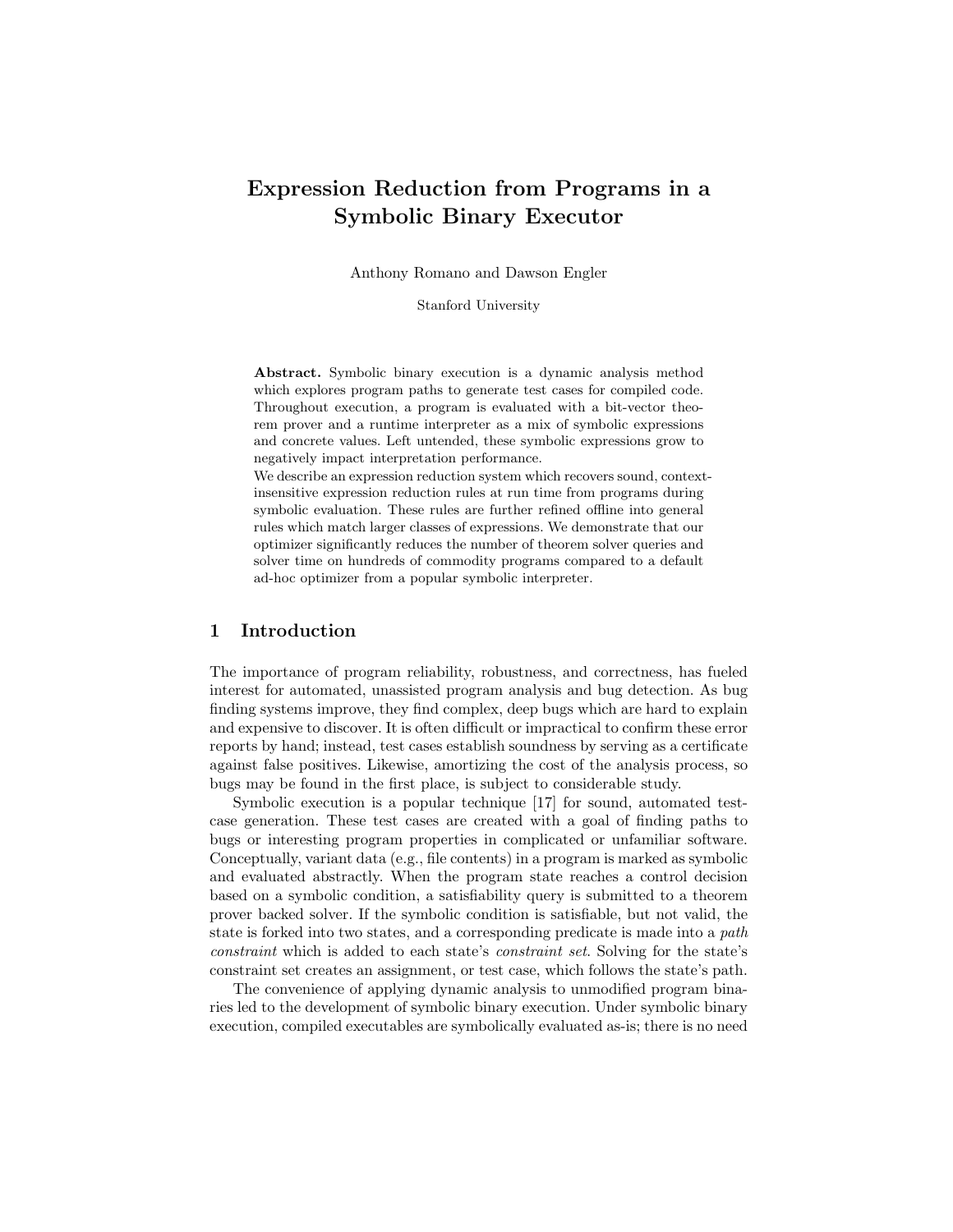

Fig. 1: Total calls into external SMT solver. Fig. 2: Query time out of total time.

for recompilation, annotations, special linking, or limited languages. This contrasts with older systems [4, 12, 18, 19] which were built to process source code or a metadata-rich byte code. A typical system pairs a symbolic interpreter with a dynamic binary translation front-end [5, 10, 13, 20, 15]. The binary translator converts a program's machine code into instructions for the symbolic interpreter which proceeds to run the program.

Shifting from specialized symbolic interpretation to general binary translation imposes a performance challenge. First, compilers target machine architectures. Fast code on hardware may lead to the interpreter generating suboptimal solver queries. Additionally, translation introduces an intrinsic overhead from resource mismatches. For instance, register access may be translated into an intermediate value access plus an access into a region of memory representing a register file. Furthermore, type information, control structures, and other metadata from the source code, which is useful for inferring execution traits, is often unavailable at the binary level. Finally, simple ad-hoc tuning fails to scale to the variety of programs, compilers, and optimization configurations in the wild.

In practice, solver requests dominate symbolic execution running time. Figure 2 illustrates query overhead; of several hundred programs after running five minutes, 80% spend more time solving for satisfiability than dispatching instructions. Hence, reducing or eliminating solver calls can be expected to yield gains.

A typical symbolic execution session submits thousands of solver queries. Figure 1 shows the total number of external calls made to the solver for the same programs over a five minute period. Calls to the solver are frequent since they are used to determine branch satisfiability for symbolic conditionals (e.g., whether a state should fork). At an average rate of 500 queries per minute on a modest machine, there is ample opportunity to optimize expressions.

Expressions from symbolic evaluation are redundant and suitable for optimization. For a simple example, a loop that increments a symbolic expression  $x$ every iteration produces the bulky expression  $(+ \dots (+ + x 1) 1) \dots 1)$  which should fold into a svelte  $(+ x c)$ . Binary code exacerbates the problem because translation overhead leads to more operations and hence larger expressions.

We propose an expression optimizer which learns reduction rules from symbolic evaluation of binary programs. During the learning phase, rules are created on-demand by symbolic program evaluation and validated using the theorem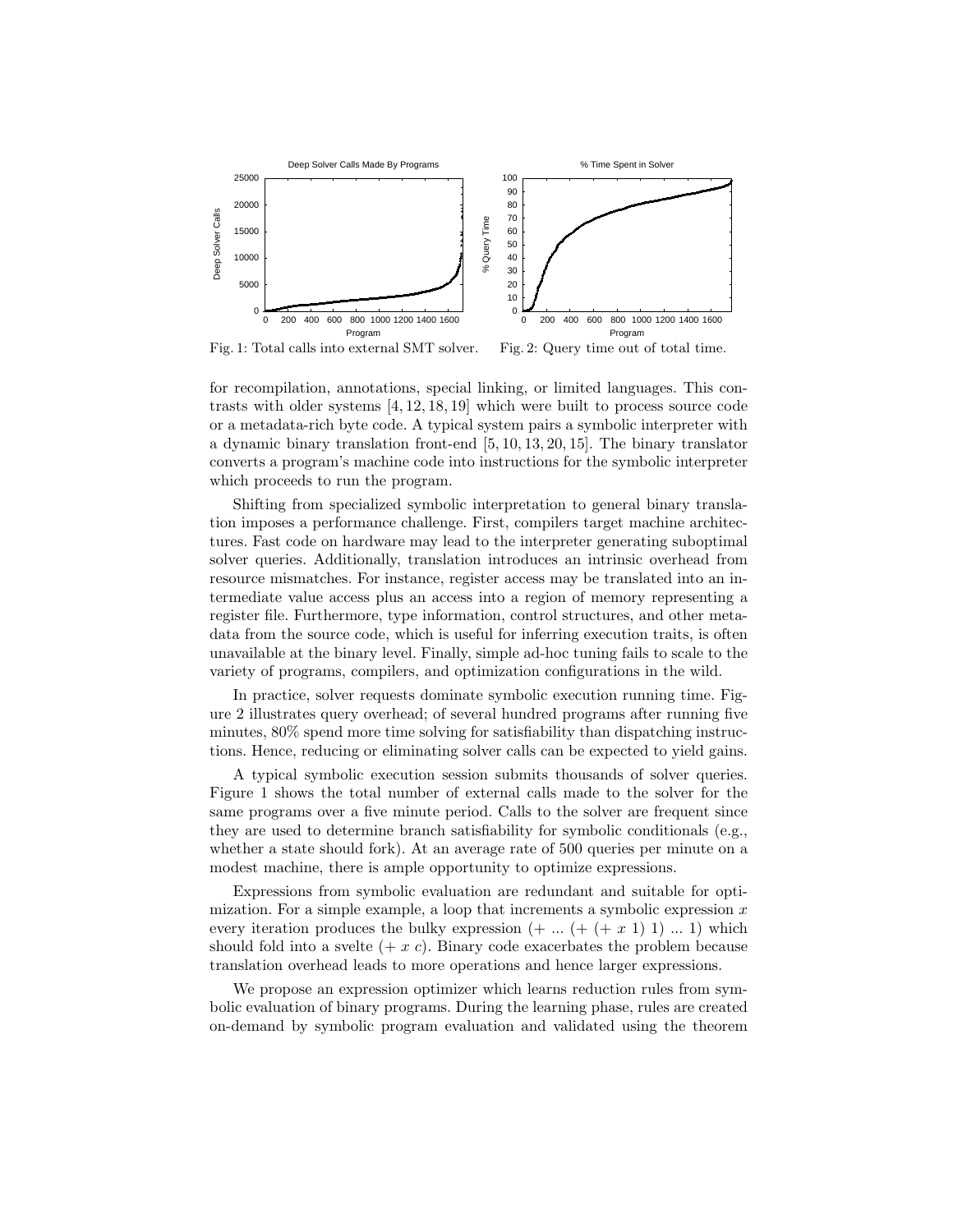prover from the symbolic interpreter. These rules are further processed into generalized rules suitable for subsequent symbolic execution with no solver overhead.

We implement and evaluate the expression optimizer in a symbolic binary executor, klee-mc, an unassisted program error detector which finds hundreds of bugs in third party binaries. The optimizer is evaluated at scale with over two thousand commodity programs from a stock desktop Linux system. Rules are collected during a brief learning period and are shown to lessen the total number of queries dispatched during symbolic execution. Furthermore, rules improve running and solver time by at least 10% on average over the baseline interpreter.

# 2 Symbolic Execution Expressions

Symbolic expressions are a byproduct of symbolic execution. A program is symbolically executed by marking its inputs as symbolic and evaluating abstractly. This evaluation emits *expressions* as the result of arithmetic and bitwise operations on symbolic data.

The symbolic executor, KLEE-MC, is a machine code extension of the KLEE  $[4]$ symbolic LLVM interpreter. KLEE-MC simulates a program from the host machine by dynamically translating a snapshot's machine code into LLVM for the klee interpreter. First, a process snapshot is built from a running program binary through data gleaned from the operating system's debugging facilities (e.g., ptrace). KLEE-MC loads the snapshot where it is on-demand translated into LLVM operations. Machine code is translated by VEX [16] into VEX-IR super blocks (i.e., multiple exit basic blocks) which model the target machine architecture as operations on memory, registers, and control flow. Each super block is rendered into unary LLVM functions of the form  $f : RegisterFileAddress \rightarrow$ JumpAddress. Finally, KLEE-MC loops, translates code on-the-fly, interprets the LLVM, and models a symbolic Linux system call interface.

A mix of concrete values and symbolic expression data are manipulated by evaluating LLVM operations. LLVM operations are those defined by the LLVM IR, such as arithmetic, logical, and memory operations, as well as a handful of specialized LLVM intrinsics. Expressions are a subset of the SMTLIB [3] language, but operators will be written in shorthand notation when convenient. For instance, the expression to add two bit-vector expressions a and b is  $(+ a b)$ .

Large, redundant expressions negatively influence performance. A large expression slows query serialization to the solver and is costly to evaluate into a constant on variable assignment. Expanded tautologies (e.g.,  $(x \vee \neg x)$ ), or expressions that evaluate to one value for all interpretations, lead to cache pollution and unnecessary calls to the expensive theorem prover. Intermediate solvers which rely on the syntactic structure suffer as well. Worse, the expression may linger as a path constraint, affecting future queries through the constraint set.

There are two strategies for shedding expression bloat: optimization and concretization. Expression optimization applies sound identities to reduce an expression to fewer terms. For instance, the bit-wise or expression (or  $0 x$ ) is identical to x. The drawback is vital identities are program-dependent, and thus, unpre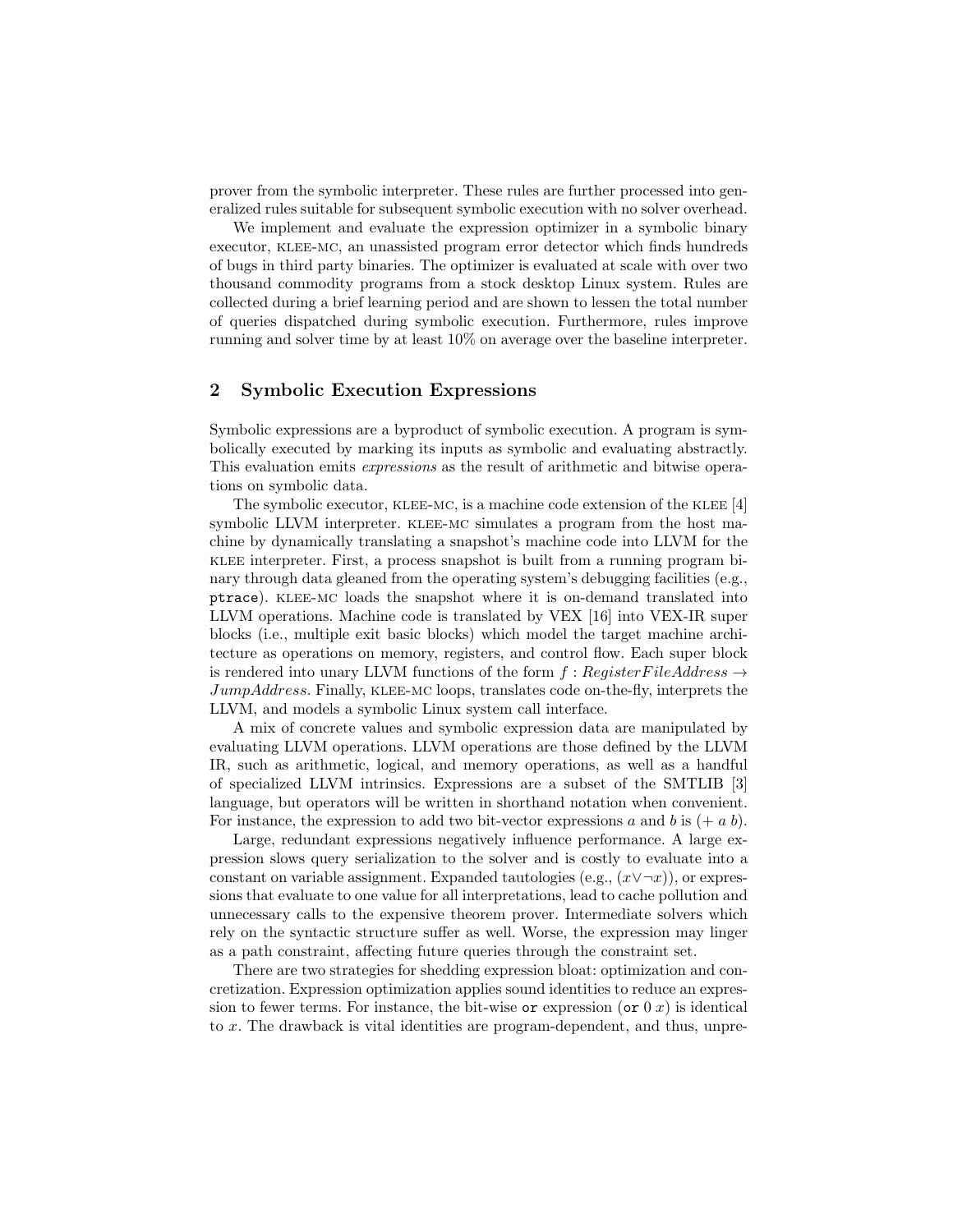dictable. Alternatively, concretization of symbolic terms reduces expressions to constants but at the cost of completeness; x becomes  $\{c\}$  instead of  $x \subset \mathbb{N}$ .

The original klee interpreter addressed optimization and concretization. A hand-written optimizer reduces excess terms from common redundancies. Implied value concretization handles concretization; path constraints are inspected to find and concretize variables which are constant for all valid interpretations.

We consider a problem of expression minimization. We define the expression node minimization problem as follows: given an expression  $e$  the minimized expression  $e'$  is such that for all valid (never unsatisfiable) expressions  $(= e e_i)$ , the number of nodes in e', |e'|, satisfies  $|e'|\leq |e_i|$ . It is worth noting e' is not unique under this definition. To solve this we define an ordering operator on expressions  $\leq$  where  $e_i \leq e_j$  when there are fewer nodes,  $|e_i| < |e_j|$ , or by lexical comparison,  $|e_i| = |e_j| \wedge lex(e_i) \leq lex(e_j)$ . Uniqueness is given by the expression minimization problem of finding  $e'$  where  $e' \leq e_i$ .

A minimizing optimizer has several advantages. Theoretically, it is bounded; reductions are only applied until the expression stops shrinking. Implied value concretization, a method to use path constraints to replace variables (e.g., the constraint  $(= x 1)$  replaces x with 1 in the program state), discerns implications better from smaller expressions. If a conditional expression reduces to a constant, a solver call may be avoided. Conditionals which are not constant benefit in the solver as well, such as through more accurate independence analysis.

# 3 Rules from Programs

Expressions minimizations form a *reduction relation*,  $\rightarrow$ . The theory of contractions is a classic formalization for converting terms in lambda calculus [6]. This theory was developed further in abstract rewriting systems as reduction relations under the notion of confluence [11]. We use reduction relations as a theoretical framework for reasoning about properties of the expression rewriting system.

The problem of discovering elements of  $\rightarrow$  is handled with a database of reducts. The database, referred to as the EquivDB, is globally populated by expressions made during symbolic execution of binary programs. As expressions are created, they matched against the EquivDB with assistance from the theorem prover to find smaller expressions with equivalent semantics. If equivalent, the expression reduces to the smaller expression and is related under  $\rightarrow$ .

Information about  $\rightarrow$  is maintained as a set of rewrite rules. Each rule has a from-pattern and a to-pattern which describe classes of elements in  $\rightarrow$  through expression templates. Once shown to be sound by the theorem prover, rules are used as the expression optimization directive format in the symbolic interpreter.

## 3.1 Reductions on Expressions

A reduction from one expression to another is cast in terms of reduction relations. A reduction relation is used to convert one  $\lambda$ -term to another  $\lambda$ -term. We omit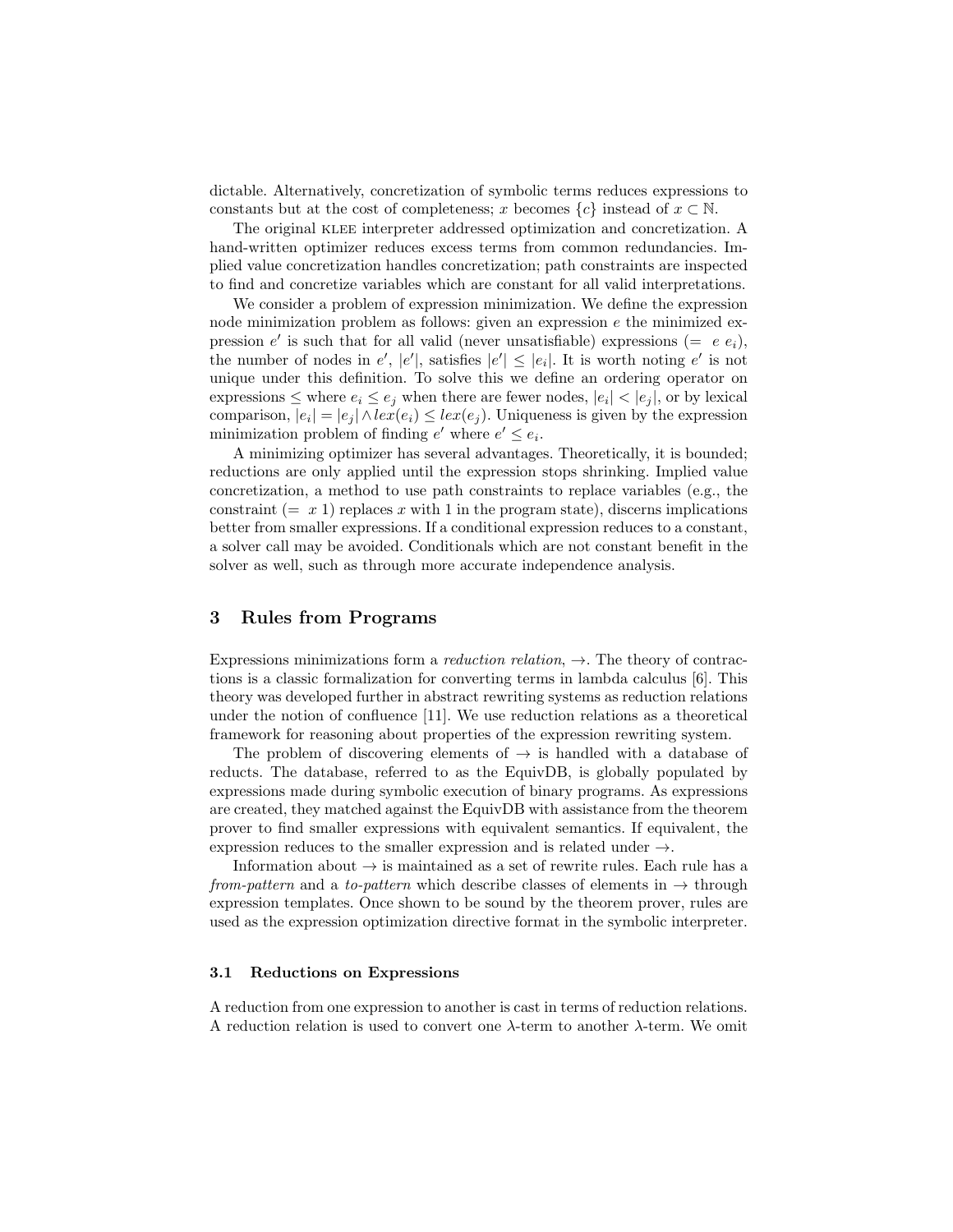the trivial proof of the existence of the correspondence from expressions to  $\lambda$ terms,  $A_E : Expr \to A$ , but note all expressions for our purposes are in the set of closed sentences  $\Lambda^0$ . All variables are bound; arguments to  $\Lambda_E(e)$  are De Bruijn indexes of 8-bit symbolic array read operations (select in SMTLIB) from e.

The reduction relation  $\rightarrow$  is defined as the binary relation

$$
\to = \{ (A_E(e), A_E(e')) \mid (e, e') \in Expr^2 \, , \, e' \le e \, \land \, (= e' \, e) \}
$$

The immediate reduction relation  $\rightarrow$  is defined as

$$
\rightarrow=\{(e,\;e')\in\rightarrow\;|\;\forall(e,e'')\in\rightarrow\,.\,\varLambda_E^{-1}(e')\le\varLambda_E^{-1}(e'')\}
$$

An expression is reduced by  $\rightarrow$  through  $\beta$ -reduction. The reduction  $a \rightarrow b$ is said to reduce the expression e when there exists an index assignment  $\sigma$  for  $\Lambda_E(e)$  where  $\Lambda_E(e)_{\sigma}$  is syntactically equal to a. β-reducing b with the terms in e substituted by  $\sigma$  on matching variable indices yields the shorter expression  $[a \rightarrow b][e]$ . The new  $[a \rightarrow b][e]$  is guaranteed by referential transparency to be semantically equivalent to  $e$  and can safely substitute occurrences of  $e$ .

For instance, consider the following equivalent 8-bit expressions  $e$  and  $e'$ .

$$
e \equiv (\texttt{bvand bvl28[8]~(sign\_extend[7]~(=~bv0[8]~(select~a~bv0[32)])))}
$$

 $e' \equiv$  (concat (= bv $0[8]$  (select  $a$  bv $0[32]$ )) bv $0[7]$ )

Expressions  $e$  and  $e'$  are semantically equivalent; both return the value 127 when index 0 of the symbolic array a is zero. Applying  $\Lambda_E$  yields  $\lambda$ -term functions,

$$
\Lambda_E(e) \equiv (\lambda x_1.(\text{and } 128 \text{ (sgnext7 (= 0 x_1))))
$$

$$
\Lambda_E(e') \equiv (\lambda x_1.(\text{concat } (= 0 x_1) 0_7))
$$

Any expression syntactically equivalent to  $e$  up to the variable term (select a bv0[32]) is reducible by  $\Lambda_E(e) \to \Lambda_E(e')$ . For instance, suppose the variable term were replaced with (\* 3 (select b 1)). Applying the reduction rule with a β-reduction replaces the variable with the new term,

 $\Lambda_E(e') (*3 \text{ (select } b 1)) \rightarrow_\beta \text{(concat (= 0 (* 3 \text{ (select } b 1))07)}$ 

Finally, the new  $\lambda$ -term becomes an expression for symbolic interpretation,

(concat (= bv0[8] (bvmul bv3[8] (select b bv1[32])) bv0[7])

### 3.2 EquivDB

.

Elements of  $\rightarrow$  are discovered by observing expressions made during symbolic execution. Each expression is stored to a file in a directory tree, the EquivDB, to facilitate a fast semantic lookup of expression history across programs. The stored expressions are shorter candidate *reducts*. The expression and reduct are checked for semantic equivalence, then saved as legal reduction rule.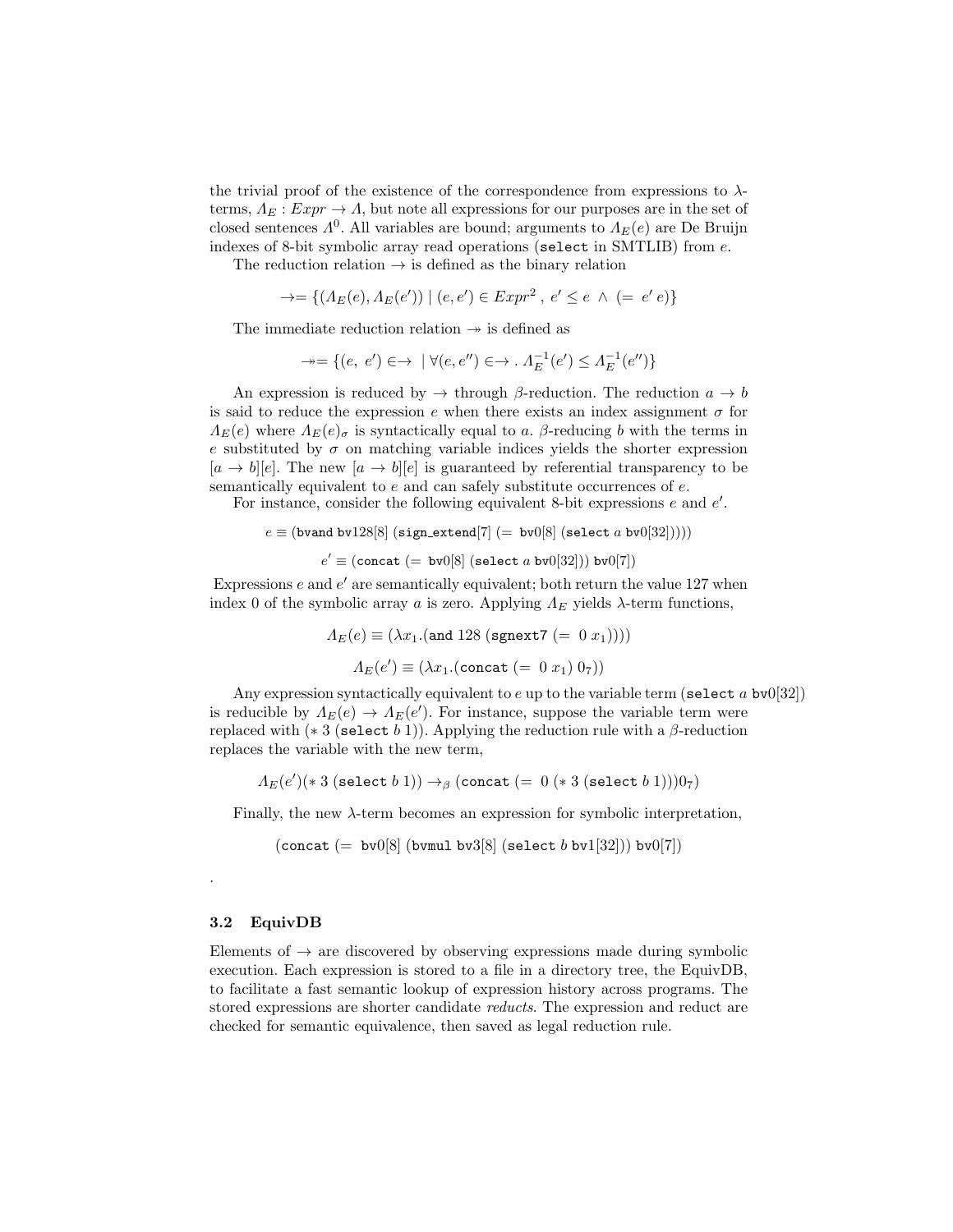

Generating Candidate Reducts The expressions generated by programs are clues for reduction candidates. The justification is several programs may have similar local behavior where some constant specialization triggers a compiler optimization, but not for all. A path on symbolic execution reintroduces specializations on general code which makes expressions with equivalent semantics to those belonging to the specialized code.

In the rule learning phase, candidate reducts are collected by the interpreter's expression builder, which are submitted to the EquivDB. Only top-level expressions are considered to avoid excess overhead from intermediate expressions which are generated by optimization rewrites during construction. To store an expression into the EquivDB, it is sampled, the values are hashed, and is written to the file path  $\langle \text{bit-width} \rangle / \langle \text{number of nodes} \rangle / \langle \text{sample hash} \rangle$ . Entries are capped at 64 nodes maximum to avoid excessive space utilization.

Samples from expressions are found by assigning constant values to all array select accesses. The set of array assignments include all 8-bit values, strided non-zero values of up to 17 bytes (i.e.,  $> 2 \times$  the 64-bit architecture word width to reduce aliasing), and strided zero values of up to 17 bytes. The expression is evaluated for each array assignment and the sequence of samples is combined with a fast hashing algorithm [1]. It is worth noting this has obviously poor collision properties; for instance, the 32-bit comparisons  $(= x \ 12345678)$  and  $(= x 12345679)$  would have the same sample hashes because neither constant appears in the assignment set. Presumably, a larger set of assignments would improve the valid reduct hit rate at the expense of additional compute time.

The EquivDB storage and lookup facility is illustrated by Figure 3. At the top of the diagram, an expression from the interpreter is sampled with a set of assignments and the values are hashed. The expression is looked up by the sample hash in the EquivDB and saved for future reference. A lookup match is found and checked against the starting expression for semantic equality. Finally, the equality is found valid and the corresponding rule is stored into the rule set.

Reduction by Candidates Before an expression  $e$  is stored in the EquivDB, the learning phase attempts to construct a reduction rule. Based on e's sample hash, the EquivDB is scanned for matching hashes with the same bit-width and fewer terms. Expression equivalence is checked using the theorem prover and, if valid and contracting, a rule is saved and applied to the running program.

A smaller expression is loaded from the EquivDB based on matching sample hash and bit-width. The candidate reduct  $e^*$  is parsed from an SMT file in the EquivDB to an expression and assigned temporary arrays for each symbolic read. The temporary arrays in  $e^*$  are replaced by index in  $\Lambda_E(e^*)$  with the matching index terms from  $\Lambda_E(e)$  to get  $e'$ . If the reduct is contracting,  $e' < e$ , and  $(e e e')$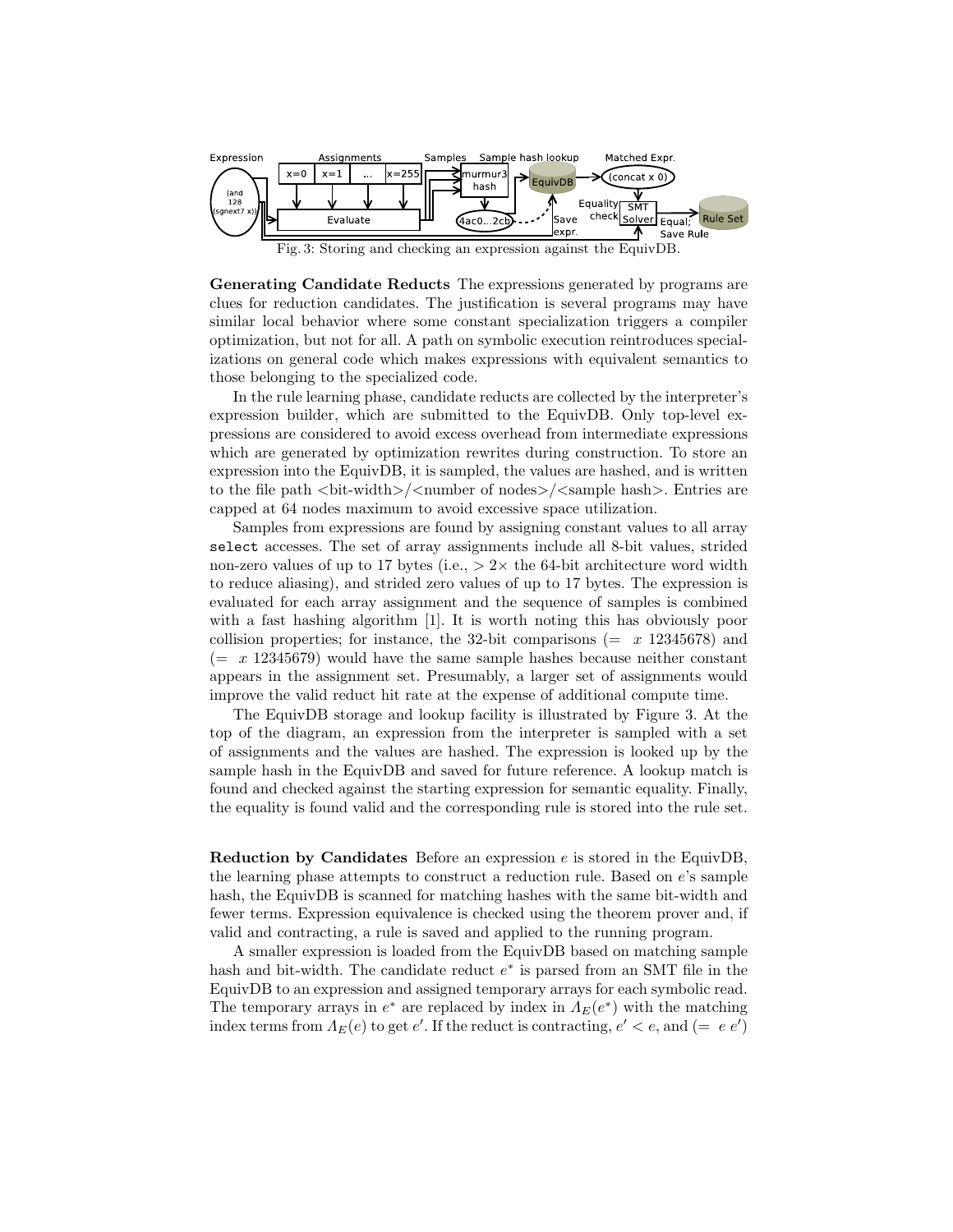is valid by the solver, then  $(e, e') \in \rightarrow$  and  $e \rightarrow e'$  is saved as a rule for future reference. If  $e \to e'$  is valid, the shorter  $e'$  is produced instead of  $e$ .

```
: extrafuns ((x \text{ Array} [32:8])): formula
(= (ite = by0xffffffff00[40] (extract[63:24])
     (bvadd b v 0xfffffff 00000001[64](\text{zero\_extend}\left[56\right]\; (\text{select}\; \; x\; \; bv0\left[32\right])))))bvl[1] bv0[1] ) bv0[1]
```

```
Fig. 4: A translation check query. The to-expression 0xffffffff00<sub>40</sub> is compared with
the from-expression extract(63, 24, 0xffffffff000000001<sub>64</sub> + x_8)<sub>40</sub>. Negation of the
translation equality is unsatisfiable, hence the translation is valid.
```
An example query for a candidate rule validity check is given in Figure 4. The equality expression on an arithmetic expression  $(e)$  and a constant value  $(e')$  is sent to the solver and a "sat" or "unsat" string is returned. To determine soundness of the rule  $e \rightarrow e'$  with one query, the equality is negated so that validity is given by unsatisfiability.

Care is taken to handle several edge cases. It is often the case  $e$  is equivalent to a constant; the sample hash predicts  $e$  is constant if it takes only one value for the entire sample set of assignments. The predicted constant value is used as a first candidate reduct to avoid the overhead of storing constants in the EquivDB. To avoid infinite recursion, expressions built in the solver are queued for rule checking until the interpreter builds an expression outside the solver. For reliability, if the solver fails or takes too long to check a rule's validity, then the query is aborted and e is returned for symbolic interpretation.

### 3.3 Rewrite Rules

Reductions in  $\rightarrow$  are represented through rewrite rules. Every rewrite rule can be traced back to a primordial expression equality from EquivDB cache. To keep the number of rules within reason, each rewrite rule covers a class of reductions with expression template *patterns*. These rules direct expression optimization and are managed through persistent storage.

Once a candidate rule has been checked by the EquivDB, all further processing is performed solely on rules, with no need to invoke the interpreter. The equivalent expressions  $e$ , from the interpreter, and  $e'$ , from the EquivDB, are converted into a from-pattern a and to-pattern b which are combined to make a rule  $a \rightarrow b$ . The from-pattern is later generalized to a wider range of expressions.

Patterns in rules are flattened expressions with extra support for labeling replacement slots. Symbolic array reads are labeled as 8-bit slots which correspond to the variables from the expression transform  $\Lambda_E$ . These slots are used in pattern matching which is described in Section 4 and are important for correspondence between the from-pattern and to-pattern. Dummy variables, which are only matched on expression width, are supported and introduced through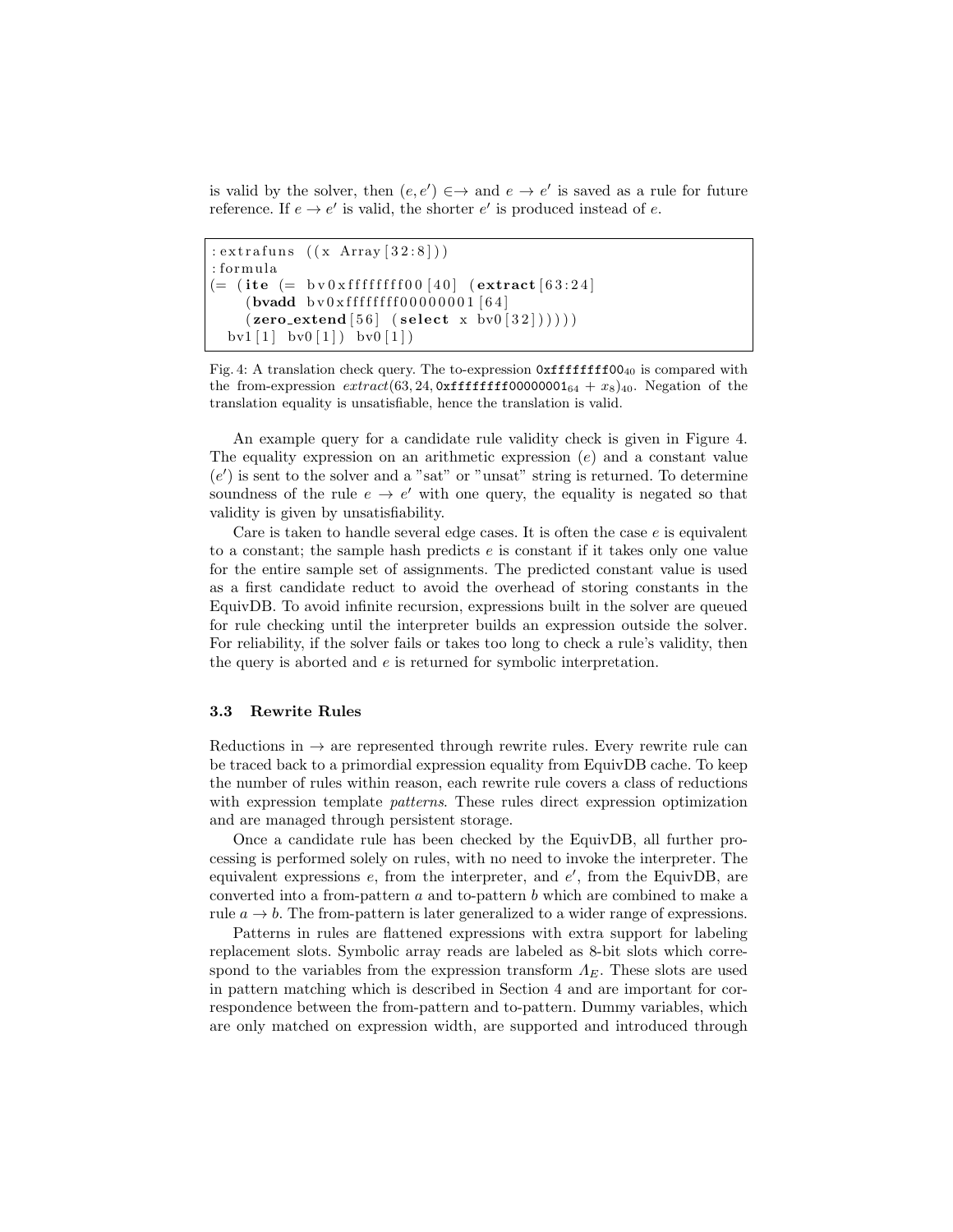rule generalization (Section 6). Likewise, there are constrained slots for constants, also introduced through generalization, which matches when a constant is a satisfying assignment for an expression bundled with the rule.

Rules are sent to persistent storage with a binary format and may be serialized into files and read in by the interpreter. Serialization flattens expressions into patterns by a pre-order traversal of all nodes. On disk, each rule is given a header which lets the rule loader gracefully recover from corrupted rules, specify version features, and overlook deactivated tombstone rules.

Manipulating rules, such as for generalization or other analysis, often requires expression materialization. Rules can be materialized into a validity check or by individual pattern into expressions. The validity check is a query which may be sent to the solver to verify that the relation  $a \to b$  holds. Each expression is assigned independent temporary arrays for symbolic data to avoid assuming properties from state constraint sets.

## 4 Rule-Directed Optimizer

The optimizer applies rules to a target expression to produce smaller, equivalent expressions. A set of reduction rules is loaded from persistent storage at interpreter initialization for the rule-directed expression builder. There are two phases for applying reduction rules when building a target expression. First, efficient pattern matching finds the arguments for a  $\beta$ -reduction from a rule's from-pattern to a target expression. When a rule match is found, the  $\beta$ -reduction applies the arguments to the rule's to-pattern to make a smaller expression.

#### 4.1 Pattern Matching

Over the length of a program path, a collection of rules is applied to every expression. The optimizer analyzes every expression seen by the interpreter, so finding a rule must be fast and never call to the solver. Furthermore, thousands of rules may be active at any time, so matching rules must be efficient.

The optimizer has three ways of finding a rule r which reduces an expression  $e$ . The simplest, linear scan, matches  $e$  against one rule at a time until reaching r. Hashing a skeletalization of all from-pattern materializations and the expression strictly matches  $r$  by hash table. Flexible matching against the entire rule collection, which includes subexpression replacement, is handled with a backtracking trie which is traversed in step with e. Both skeletal hashing and the trie are used by default for lookup to mitigate unintended rule shadowing.

Linear Scan. The expression and from-pattern are scanned and pre-order traversed with tokens checked for equality. Every pattern variable token assigns its label to the current subexpression and skips its children. If a label has already been assigned, the present subexpression is checked for syntactic equivalence to the labeled subexpression. If distinct, the variable assignment is inconsistent and the rule is rejected. All rules must match through linear scan; it is always applied after rule lookup to double-check the result.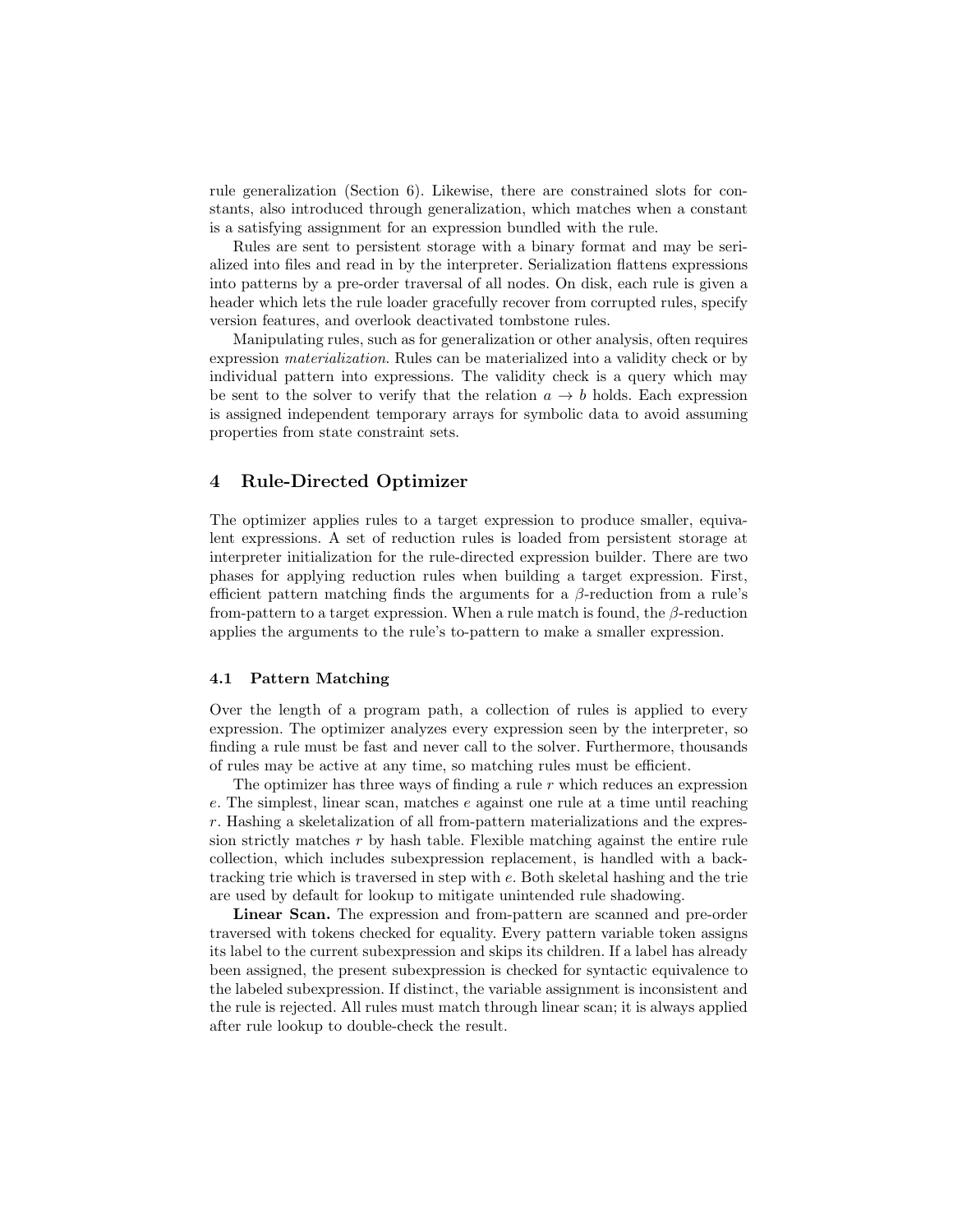Skeletal hashing. Expressions and from-patterns are skeletal hashed [8] by ignoring select subexpressions. A rule is chosen from the set by the target expression's skeletal hash. The hash is invariant with respect to indexing and leads to ambiguity; matching by hash may lead to a rule won't reduce the expression. Lookup is made sound by checking a potential match with a linear scan.

Backtracking Trie. The tokenization for every from-pattern is stored in a trie. The expression is scanned and the trie matches on traversal. As nodes are matched to pattern tokens, subexpressions are collected to label the symbolic read slots. Choosing between labeling or following subexpressions is tracked with a stack and is backtracked on match failure. On average, an expression is scanned about 1.1 times, so the cost of backtracking is negligible.

A majority of expressions are never optimized. Since few expressions will match against the rule collection, rejected expressions are fast-pathed to avoid unnecessary rule lookups. Constants are the most common type expression and are universally normal forms; they are passed through as-is by the optimizer. Non-constant expressions are hashed and only accepted if no expression with a matching hash missed in the rule set; misses are memoized.

#### 4.2  $\beta$ -reduction

Given a rule  $a \to b$  which reduces expression e, a  $\beta$ -reduction contracts e to the b pattern structure. Subexpressions labeled by a on the linear scan of  $e$  serve as the variable index and term for substitution in b. There may be more labels in a than variables in b; superfluous labels are useless terms. On the other hand, more variables in  $b$  than labels in  $a$  indicates an inconsistent rule. To get the  $\beta$ -reduced, contracted expression, the b pattern is materialized and its selects on temporary arrays are substituted by label with subexpressions in  $e$ .

## 5 Building Rule Sets

Rules are gathered into rule sets for offline refinement. Rule sets are managed with a special program called kopt which uses expression and solver infrastructure from the interpreter. The kopt program checks rules for integrity and builds new rules by reapplying the rule set to pattern materializations.

A rule set is checked for integrity at several points. Without integrity, the expression optimizer could be directed by a faulty rule to corrupt the symbolic computation. Worse, if a bogus rule is used to make more rules, such as by transitive closure, the error propagates, poisoning the entire rule set.

Additional processing refines a rule set's translations when building expressions. When all rules are applied at once, a rule's materialization may not match its pattern, which can introduce expression permutations unknown to the rule set. This is handled by creating rules to fill out the rule set's transitive closure until reaching a fixed point. Further, to-patterns are normalized to limit production of distinct expressions with equivalent semantics to improve rule efficiency.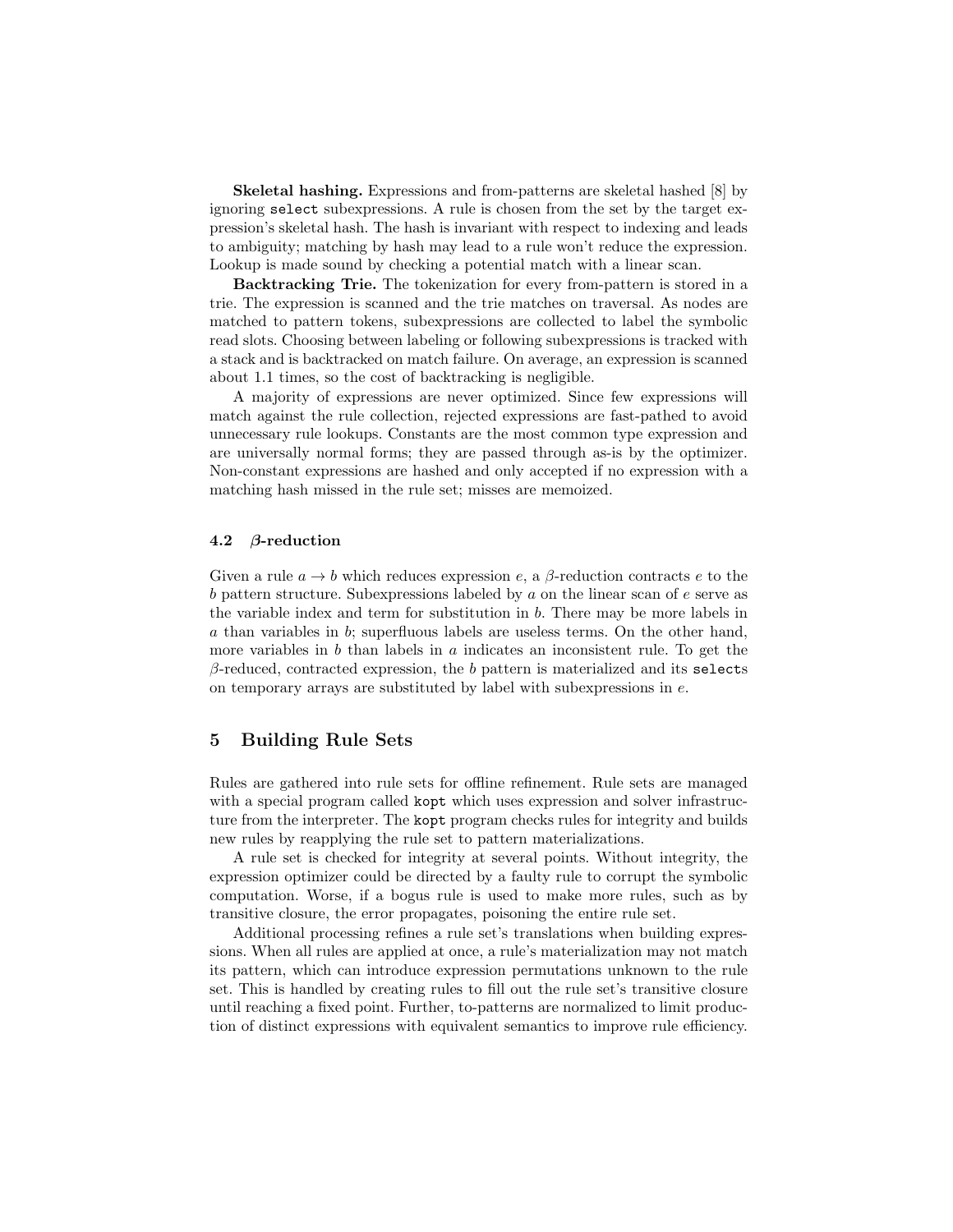#### 5.1 Integrity

Rules are only applied to a program when they are verified to be correct by the solver. Output from the learning phase is marked as pending and is verified by the solver independently. Rules are further refined past the pending stage into new rules which are checked as well. At program run time the rule set translations can be cross-checked against the baseline builder for testing composition.

Rule sets are processed for correctness. A rule set is loaded into kopt and each rule is materialized into an equivalence query. The external theorem prover verifies the equivalence is valid. Syntactic tests follow; components of the rule are constructed and analyzed. If the rule was not effective when materialized through the optimizer, it is thrown out.

A rule must be contracting. When expressions making up a rule are heavily processed, such as serialization to and from SMT or rebuilding with several rule sets, the to-expression may have more nodes than the from-expression. In this case, although the rule is valid, it is non-contracting and therefore removed. The rule can be recovered by reversing the patterns and checking validity.

As an end-to-end check, rule integrity is optionally verified at run time for a program under the symbolic interpreter. The rule directed expression builder is cross-checked against the default expression builder. Whenever a new expression is created from an operator  $\circ$  and arguments  $\bar{x}$ , the expression  $(\circ \bar{x})$  build under both builders for e and e' respectively. If  $(= e e')$  is not valid according to the solver, then one builder is wrong and the symbolic state is terminated with an error and expression debugging information. Cross-checking also works with a fuzzer to build random expressions which trigger broken translations.

#### 5.2 Transitive Closure

Rules for large expressions may be masked by rules from small expressions. Once rules are applied to a program's expressions, updated rules may be necessary to optimize the new term arrangement. Fortunately, rules are contracting, and therefore expression size monotonically decreases; generating more rules through transitivity converges to a fixed point minima.

An example of how bottom-up building masks rules: consider the rules  $r_1 =$  $[(+ a b) \rightarrow 1]$  and  $r_2 = [a \rightarrow c]$ . Expressions are built bottom-up, so a in  $(+ a b)$ will be reduced to c, yielding  $(+ c b)$ . Rule  $r_1$  no longer applies since  $r_2$  eagerly modified a subexpression. However, all rules are contracting, so  $|(+ c b)|$  <  $|(+ a b)|$ . Hence, new rules may be generated by applying known rules, then fed back to the system with the expectation of convergence to a fixed point rule set.

New rules are inlined as they are observed. For every instance of a pattern materialization not matching the pattern, a new rule is created from the expected pattern. Following the example,  $r_3$  will materialize into  $(+ a c)$ , so we create a new rule,  $r_3 = \left[ (+ a c) \rightarrow 1 \right]$ .

Convergence in general is affected by the EquivDB. The database may hold suboptimal translations that bubble up into rules through learning. Hence, it is advantageous to flush the equivalences to cut down searches for fixed point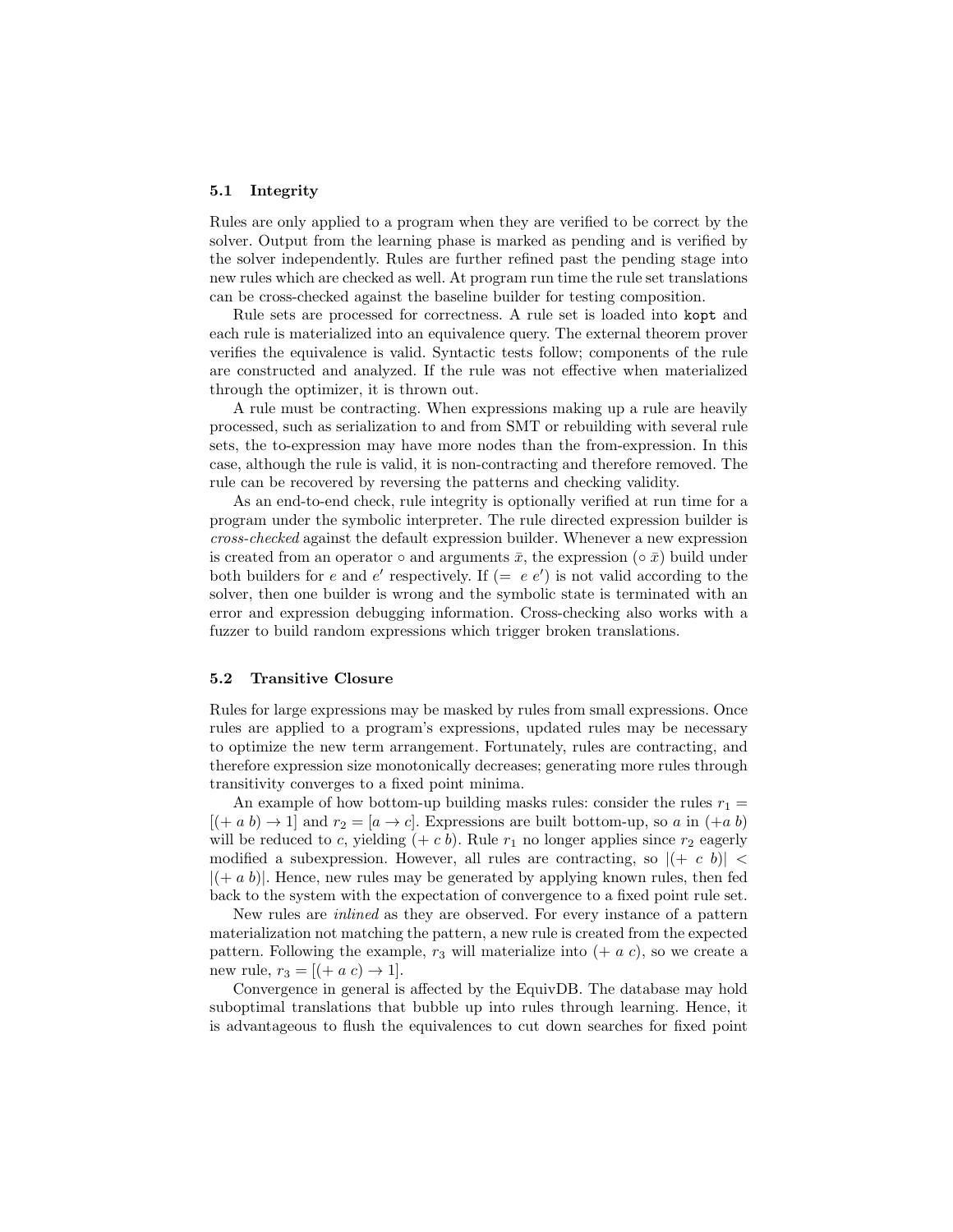rules. On the other hand, the database improves as rules improve, since smaller expressions are stored. Hence, a database of rule derived expressions continues to have good reductions even after discarding the initial rule set.

### 5.3 Normal Form Canonicalization

Expressions of same size may take different forms. Consider,  $(= 0 a)$  and  $(=$ 0 b) where  $a = reverse(b)$ . Both are equivalent and have the same number of nodes but will not be reducible under the same rule because of syntactic mismatch. Instead, a normal form condition is imposed by selecting for the minimum of the expression ordering operator  $\leq$  on semantic partitions on topatterns. With normal forms, fewer rules are necessary because equivalent topatterns materialize to the same literal minimal representation.

The to-pattern materializations are collected from the rule set and partitioned by sample hashes. Each partition  $P$  of to-expressions is further divided by semantic equivalence by choosing the minimum expression  $e_{\perp} \in P$ , querying for valid equality over every pair  $(e_{\perp}, e)$  where  $e \in P$ . If the pair is equivalent, the expression e is added to the semantic partition  $P(e_{\perp})$ . Once  $P(e_{\perp})$  is built, a new  $e'_{\perp}$  is chosen from  $P \backslash P(e_{\perp})$  and the process is repeated until P is exhausted.

Rules are replaced by their normal forms. Once the to-expressions are partitioned, the rule set is scanned for rules with to-expressions  $e$  where there is some  $P(e_{\perp})$  with  $e \in P(e_{\perp})$  where  $e_{\perp} \neq e$ . The rule's to-pattern is replaced with the to-pattern for  $e_{\perp}$  and the old rule is removed from the rule set file.

# 6 Rule Generalizations

The class of expressions a rule matches may be extended by selectively relaxing terms in the from-pattern. The process of generalization goes beyond transitive closure by inserting new variables into expressions. Useless subterms are relaxed with dummy variables by subtree elimination. Constants with a set of equisatisfiable values are relaxed by assigning constraints to a constant label.

#### 6.1 Subtree Elimination

Useless terms in from-expressions are marked as dummy variables in the frompattern through subtree elimination. A rule's from-expression  $e$  has its subexpressions post-order replaced with dummy, unconstrained variables. For each new expression e', the solver finds for the validity of  $(= e e')$ . If e' is equivalent, the rule's from-pattern is rewritten with  $e'$  so that it has the dummy variable.

As an example, let

 $(= 0$  (or 1023 (concat (select 0 x) (select 1 x))))

be the from-expression e. Since the or term is always non-zero,  $e \rightarrow 0$ . Traversal will try to mark the 0, or, and 1023 terms as dummy variables but the solver rejects equivalence. The concat term, however, can take any value so it is marked as a 16-bit dummy variable v16 to get the pattern  $(= 0 \text{ (or } 1023 \text{ v16)})$  which matches any 16-bit term instead of only the concat term.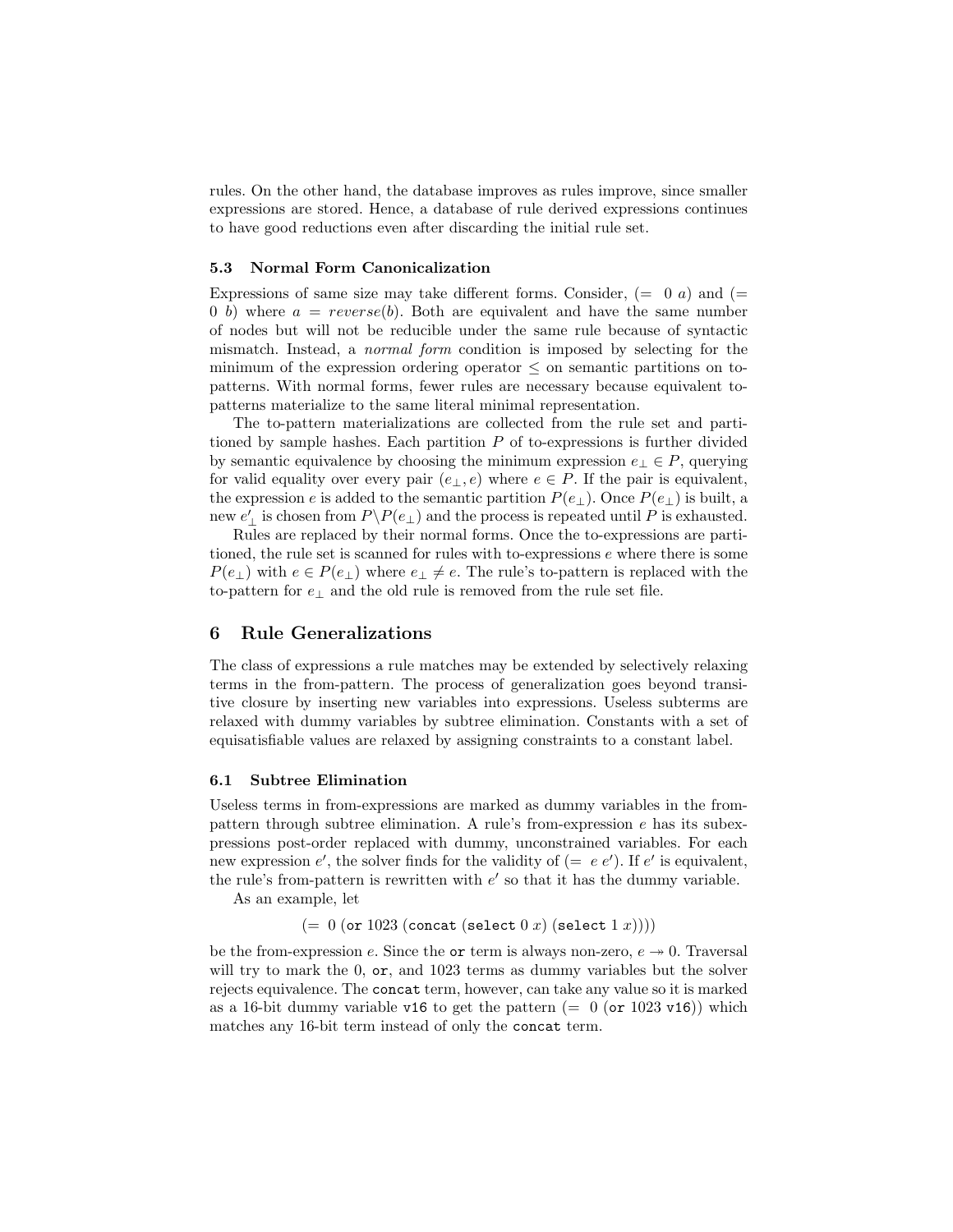#### 6.2 Constant Relaxation



Fig. 5: Acceptance of constant widths on expression equivalence class hits.

A large class of expressions generalize from a single expression by perturbing the constants. In a rule, constant slots serve as constraints on the expression. Consider the 16-bit expression  $e$ , (and 0x8000 (or 0x7ffe (ite (x) 0 1)). The values of the ite if-then-else term never set the 15th bit, so  $e \rightarrow 0$ . By marking  $0x8000$  as a labeled constant c, this reduction generalizes to the rule (and 0x8000 (or c (ite (x) 0 1)) where  $c < 0x8000$  is the *constant constraint*, which expands the rule's reach from one to thousands of elements in  $\rightarrow$ .

To find candidates for constant relaxation, rules are partitioned by frompattern expression materialization into constant-free equivalence classes. The constant-free syntactic equivalence between expressions  $e$  and  $e'$  is written as  $e \equiv_c e'$ . Let the function  $\alpha_c : Expr \to Expr$   $\alpha$ -substitute all constants with a fixed sequence of distinct free variables. When the syntactic equivalence  $\alpha_c(e) \equiv$  $\alpha_c(e')$  holds, then constant-free equivalence  $e \equiv_c e'$  follows.

A cumulative distribution of equivalence class sizes in  $\equiv_c$  from hundreds of rules is given in Figure 5. Constants in rules are  $\alpha$ -substituted with a dummy variable by bit-width from 64-bit only to all byte multiples. Singleton equivalence classes are unique rules that are syntactically unique modulo constants. Likewise, rules belonging to large classes exhibit a high degree of similarity. Aside from admitting more rules total, distribution is relatively insensitive to constant width past 64-bits; few rules are distinct in  $\equiv_c$  and one large class holds nearly a majority of rules.

Constants are selected from a rule one at a time. The constant term  $t$  is replaced by a unique variable  $c$ . The variable  $c$  is subjected to various constraints to find a new rule which matches a set of constants on c. This generalizes the base rule where the implicit constraint is  $(= c t)$ .

Constant Disjunction The simplest way to relax a constant is to constrain the constant by all values seen for its position in a class of rules in  $\equiv_c$ . A constant is labeled and the constraint is defined as the disjunction of a set of observed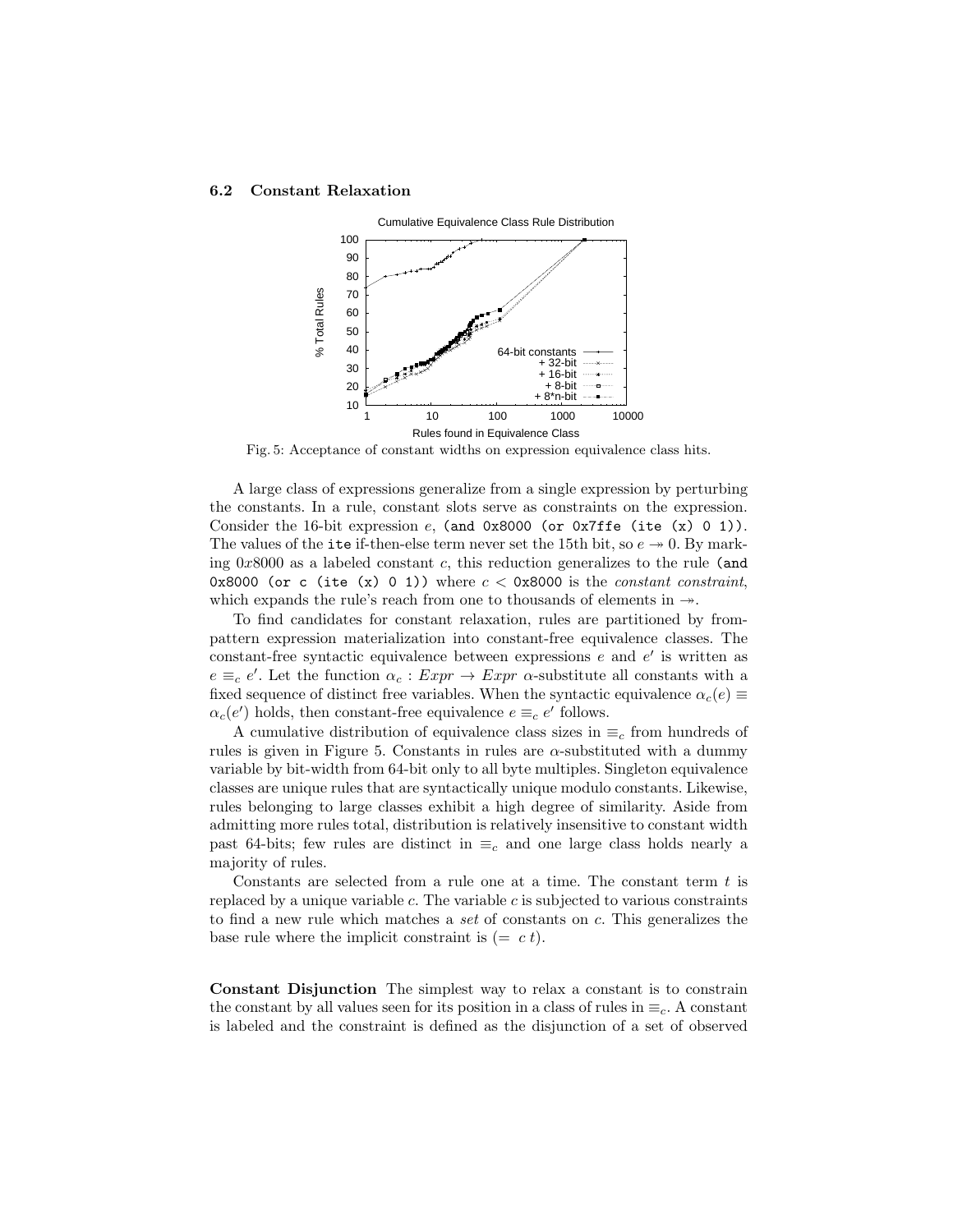values for all similar rules. The resulting rule is a union of observed rules with similar parse trees pivoted on a certain constant slot.

The disjunction is built by greedily augmenting a constant set. The first in the set of values  $S$  is the constant  $c$  from the base rule. A new constant value  $v$  is taken from the next rule and a query is sent to the solver to check if  $v$  can be substituted into the base rule over  $c$ . If the validity check fails,  $v$  is thrown away as a candidate. If  $v$  is a valid substitution, it is added to  $S$ . When all candidate values from the rule equivalence class are exhausted, the constraint on the labeled constant slot c is  $\bigvee_{s \in S} (= c s)$ 

Ranges Range constraints restrict a constant to a contiguous region of values. The values for the range  $[a, b]$  on the constant substitution x are computed through binary search in the solver. The constant from the base rule c is used as the initial pivot for the search so  $c \in [a, b]$  to match the base rule. Starting from c, one binary search finds a from  $[0, c]$  and another finds b from  $[c, 2<sup>n</sup> - 1]$ . The constraint  $a \leq x \leq b$  is placed on the new rule and the solver verifies equivalence to the from-expression from the base rule.

Bit masks A constant in a rule may only depend on a few bits being set or zeroed, leaving all other bits unconstrained. Ranges on constants only support contiguous ranges, so it is necessary to introduce additional constraint analysis. Constant constraints on a constant  $x$ 's bits are found by creating a mask  $m$  and value c which is valid for a predicate of the form  $x \& m = c$ .

The solver is used to find the mask  $m$  bit by bit. Since the base rule is valid, the rule's constant value a must satisfy a &  $m = c$ . Bit k of the mask is computed by solving for the validity of  $(= x (a \& 2^k))$  when x is constrained by the base rule. Each set bit  $k$  implies bit  $k$  of  $x$  must match bit  $k$  of  $a$ .

## 7 Evaluation

The expression optimizer is evaluated in terms of performance, effects on queries, and system characteristics on two thousand programs. Foremost, rules improve running time and solver performance on average. Total queries are reduced on average from baseline by the optimizer. The space overhead and expression distribution of the EquivDB illustrate properties of the learning phase. Rule effectiveness is measured by number of rules used and rate of sharing.

## 7.1 Implementation

The expression reduction system was written on top of a modern symbolic execution stack. We used a heavily modified version of klee (klee-mc), LLVM-3.1, valgrind-3.8.1, and the latest SVN of STP [9]. To attain a degree of fidelity, the symbolic interpreter is cross-checked with the LLVM JIT on replay. For system stability, a separate process solves queries intended for STP.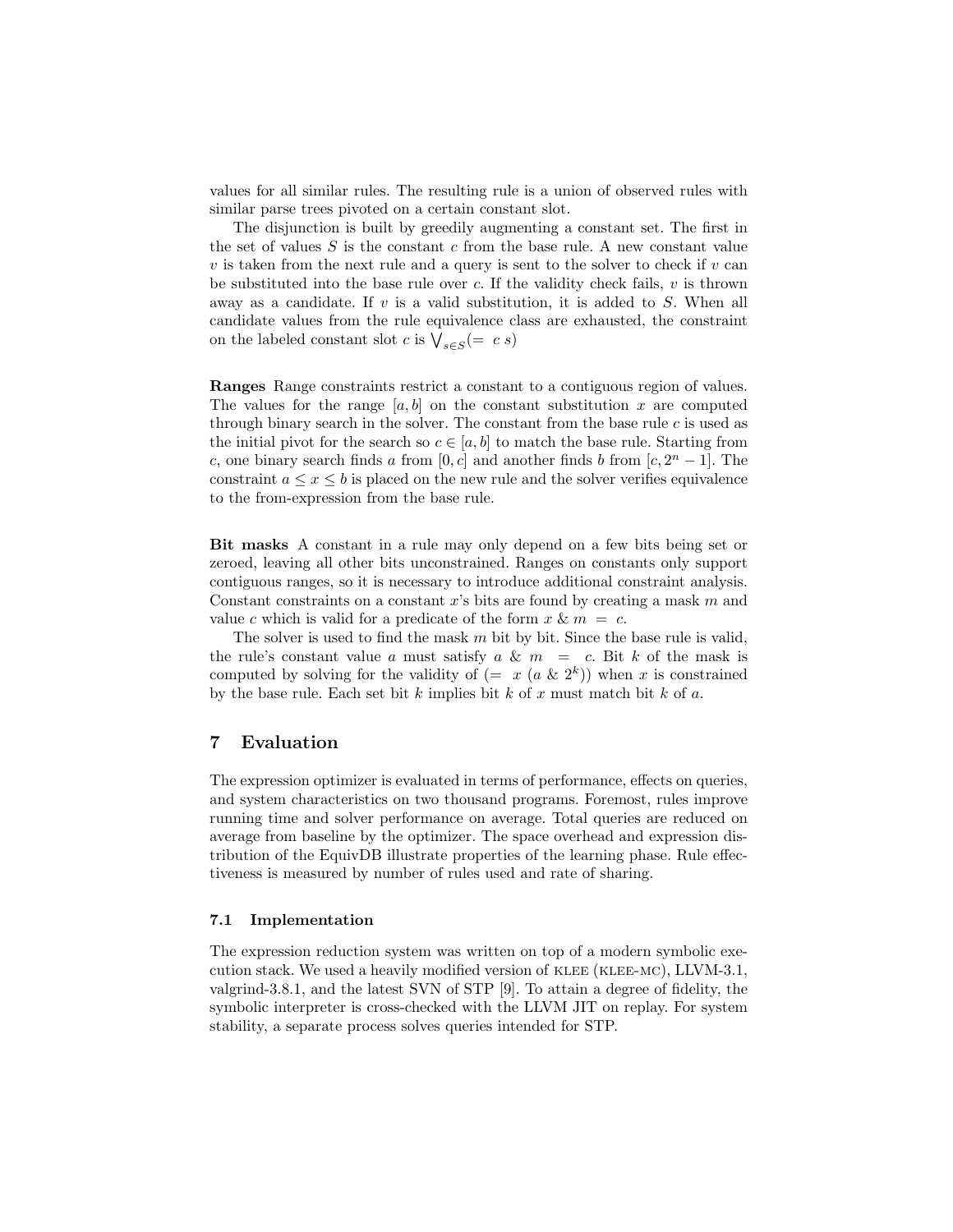| Component            | Lines of Code |
|----------------------|---------------|
| EquivDB/Learning     | 645           |
| Rule Builder         | 1900          |
| kopt                 | 2519          |
| Hand-written Builder | 1315          |

Table 1: Lines of code for expression optimization.

Table 1 shows the lines of  $C++$  code for major components of the expression handling system. Qualitatively, the code for the new optimizer represents a modest effort compared to the ad-hoc version. The largest component is kopt, the offline rule analysis program, where the cost of complexity is low. The rule builder, which applies the vetted rules as expressions are built inside the interpreter, is primarily focused on the fast matching trie. The EquivDB learning builder uses the least code since creating candidate rules is relatively simple.

### 7.2 Test System

Programs All experiments are performed over a set of approximately 2300 programs. The programs are from the system binary directories  $/\{\text{usr},\{\}\}\$ sbin,bin $\}$ of an up-to-date x86-64 Gentoo Linux system. Programs are breakpointed at the entry point and snapshotted. Every snapshot includes the entire process image from memory, including linked shared libraries, such as the C library glibc. Subsequent runs of program reuse the snapshot for reproducibility purposes.

Programs are set to run under the symbolic interpreter for at most five minutes. Each program is given five minutes on one core of an 8-core desktop chip with 16GB of memory. There is minor additional processing and book keeping; overall, one symbolic run of the program set takes slightly more than a day.

Path Replay Two sets of runs are taken for basis of comparison: one with only the ad-hoc optimizer and the other with the rule-directed optimizer as well. The same paths must be followed to give an accurate comparison between the baseline symbolic interpreter and the optimizer. Paths are selected by having the shortest known path to a distinct basic block. Since paths are known a priori, persistent query caches are disabled to avoid distorted times.

klee-mc supports two kinds of path replay: concrete test cases and branch paths. A concrete test case is a feasible solution to a path's final constraints which is used to seed symbolic values. A branch path is a list of branch decisions.

Each branch path is a log of taken branch indexes (e.g., true, false) for some completed state. Branch replay reads an entry from the log for every branch decision and directs the replaying state toward the desired path. As an optimization, if a branch replay forks off a state with a branch log which is a prefix for another branch path, the branch path replay begins at the forked state.

Branch path equivalence is not guaranteed between paths with different rules. Mismatched branch decisions arise between distinct rule sets when the interpreter syntactically checks for constant expressions to avoid extra work. A concrete test case, on the other hand, is a semantic interpretation, and therefore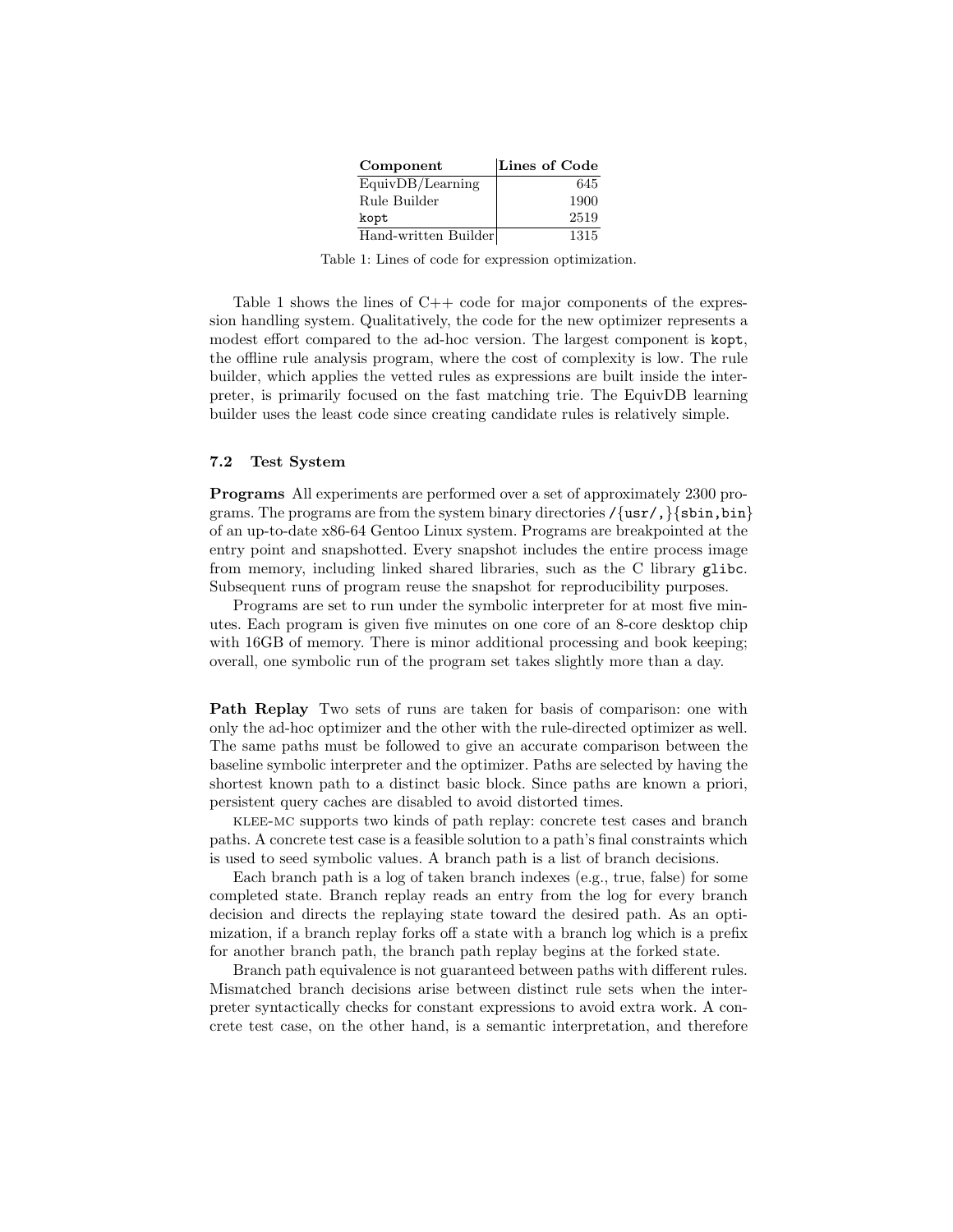insensitive to expression structure. Concrete test cases preserve paths across rule sets so they are used to rebuild branch paths.

### 7.3 Performance



Fig. 6: Sorted percentage run time for expression optimization over baseline.

The effect of rules on running time and solver time is given sorted in Figure 6. Overall, there are significant performance gains made on average with the rule directed optimizer. Additionally, the correlation between run and solver time is evident by solver improvements closely following run time gains.

On average, the optimizer improves performance of the symbolic interpreter on a wide variety of programs. The optimizer improved times by producing shorter expressions and syntactic structures favorable to solver optimizations. The fastest 50th percentile decreases running time by at least 10%. Limited to the fastest 25th percentile, programs see decreased running time of at least 27%.

A few programs do not benefit from the optimizer. Either no improvement or a performance loss were observed in slightly fewer than 13% of all programs. Only five programs  $(0.2\%)$  took more than  $2\times$  of baseline execution time. There is no requirement, however, to run the optimizer, so applications which exhibit a performance penalty with rules can simply go without and retain baseline speed.

As expected, less time is spent waiting on the solver. A 94% majority of the programs spent less time in the solver by using the optimizer. A sizeable 36% of all programs are at least twice as fast in the solver. The 6% minority of programs, like for running time, incurred additional solver overhead. Solver time improvement and running time improvement appear related; only 5% of faster programs had running time decrease more than solver time.

## 7.4 Queries

The percent change in queries submitted to the solver is shown ordered in Figure 7. On average, the total number of solver queries dispatched for consideration is lower with the optimizer than without. Within the best 50th percentile, at least 17% of queries submitted to the solver were eliminated. In total, fewer queries were dispatched for 87% of the programs. The query histogram in Figure 8 illustrates a shift toward faster queries from slower queries.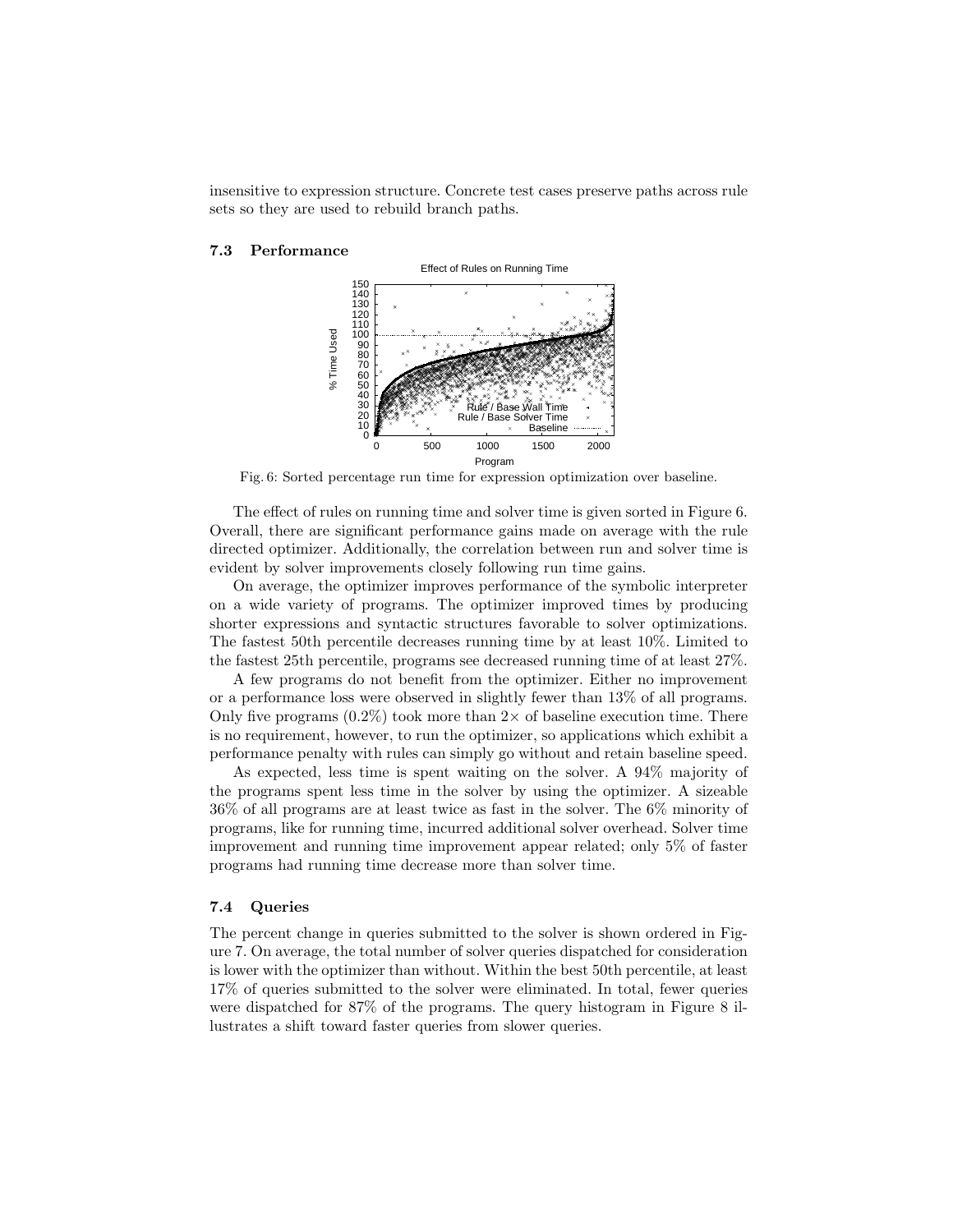

Fig. 7: Percentage of queries submitted when using rule sets.







Fig. 9: Distribution of expressions by number of nodes and bitwidth in EquivDB.

The EquivDB distribution is given in Figure 9. Data for the EquivDB was collected from a single run of all programs with a five minute learning period. On the file system, the EquivDB uses approximately 4GB of storage and contains 1.2 million expressions, a modest overhead. Ridges appear at 8 bit multiples, indicating expressions are often byte aligned; possibly because symbolic arrays have byte granularity and most machine instructions are byte-oriented. Some ridges appear to extend past the node limit, suggesting the cut-off could be raised. Blank areas, such as those between 32 and 40 bits indicate no entries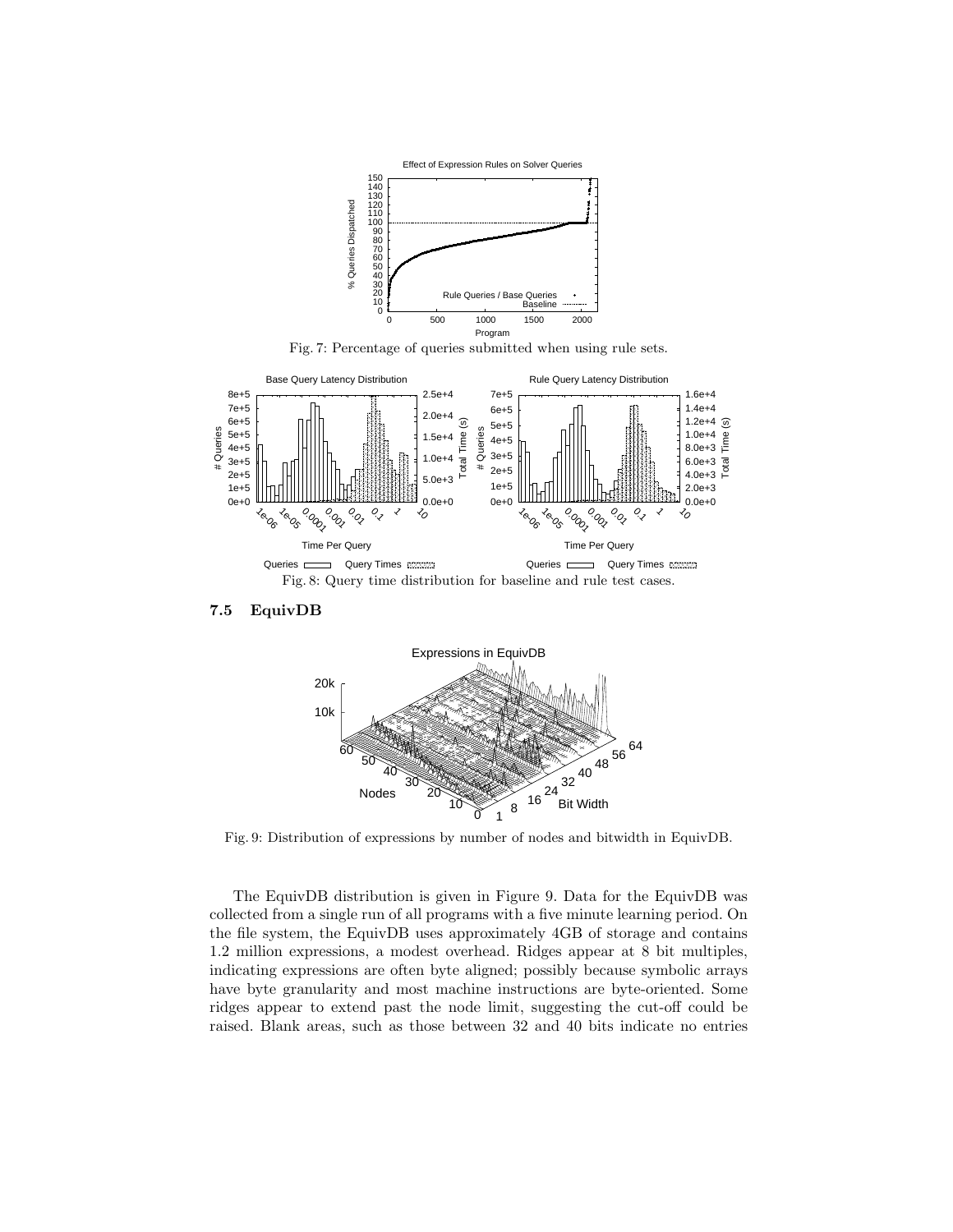

Fig. 10: Rules shared among programs. Fig. 11: Rules for measured programs.

for a bit-width and node count. As an outlier, there are 63485 expressions with seven nodes at 64 bits.

### 7.6 Rules

A large number of rules is indicative of poor rule efficiency. If rules are applied as one-off translations, then it is unlikely a fixed rule set will be effective in general. However, as illustrated in Figure 11, most programs have fewer than a few thousand rules and fewer than a hundred generalized rules. Rule explosion is from only a few programs interacting poorly with the optimizer.

Code sharing is common through shared libraries, so it is reasonable to expect rules to be shared as well. Figure 10 counts the frequency of rules found across programs and confirms sharing. There are 41795 shared rules out of a total of 240052 rules; 17% of rules are shared. The most common rule, with 2035 programs, is an equality lifting rule:  $(=-1_{32} (\text{concat} -1_{24} x_8)) \rightarrow (=-1_8 x_8)$ .

## 8 Related Work

Peephole optimizers using a SAT solver to find optimal short instruction sequences on machine code is a well-known technique [2, 14]. Our expression optimization is similar because it seeks minimal operations. The benefit of applying optimization at the expression level over the instruction level is rules can pathspecialize expressions regardless of the underlying code.

For compilers, HOP [8] automatically generated peephole rules by using a formal specification of the target machine. PO simulates runs of register transfers symbolically, using primitive abstract interpretation. It speculatively translates the combined effects back into assembly code. If successful, it replaces the original with the shorter code segment. HOP improved PO by demonstrating skeletal hashes to memoize the rewrite rules for a faster peephole optimizer.

Prior work on symbolic execution uses rule based term rewriting for optimizing solver queries. F-Soft [19] applies a term writing system [7] to expressions generated through symbolic interpretation of C sources. The term rewrite system is seeded with a specification of a few hundred handwritten rules from formal systems (e.g., Presburger arithmetic, equational axiomatization), was applied to